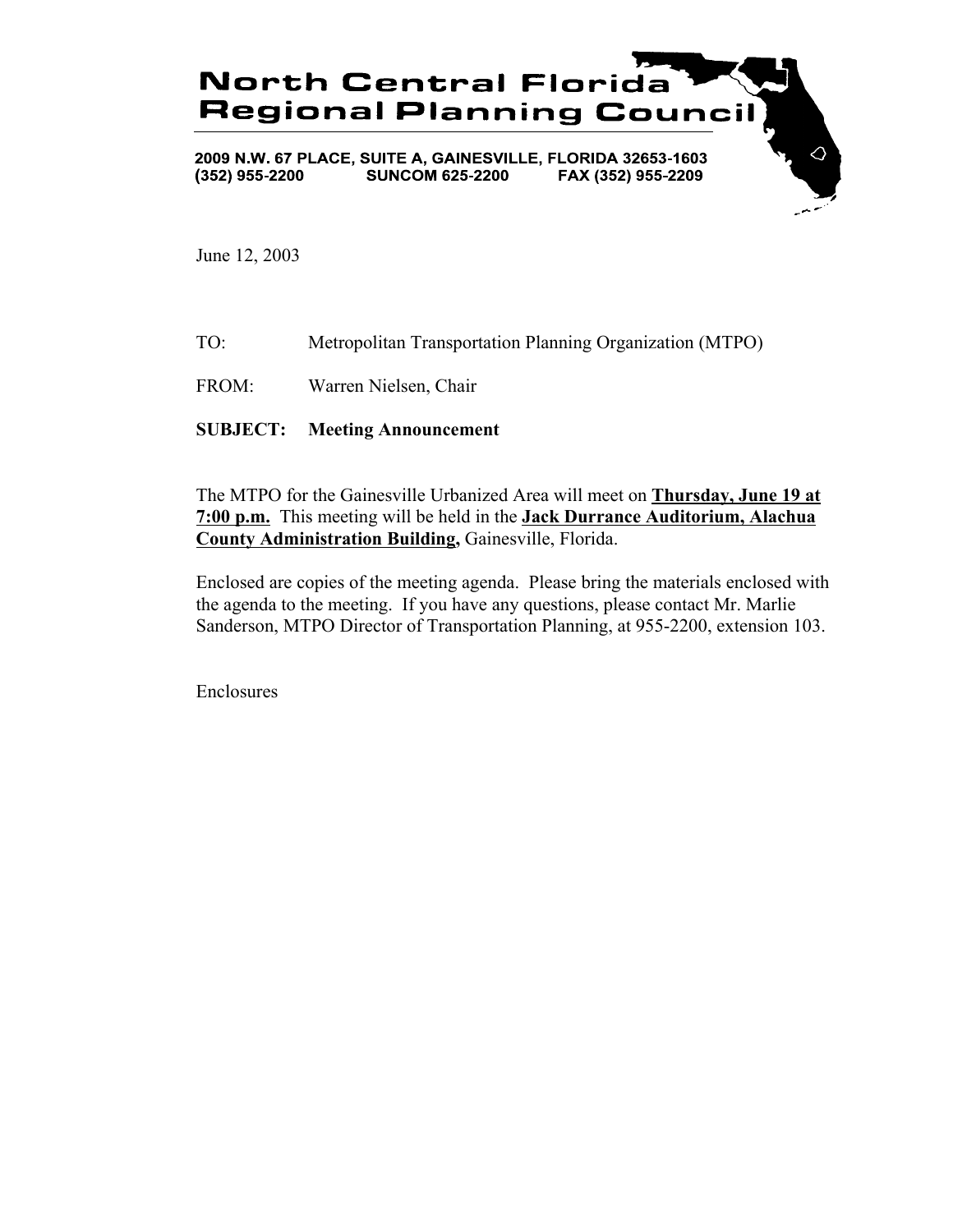# **North Central Florida Regional Planning Council**

2009 N.W. 67 PLACE, SUITE A, GAINESVILLE, FLORIDA 32653-1603 **SUNCOM 625-2200** FAX (352) 955-2209  $(352)$  955-2200

#### **AGENDA**

# **METROPOLITAN TRANSPORTATION PLANNING ORGANIZATION FOR THE GAINESVILLE URBANIZED AREA**

**Jack Durrance Auditorium Thursday, 7:00 p.m.** Alachua County Administration Building **June 19, 2003 Gainesville, Florida**

△

# **STAFF RECOMMENDATION**

# **I. Approval of the Meeting Agenda APPROVE BOTH AGENDAS and Consent Agenda**

The MTPO needs to review and approve both agendas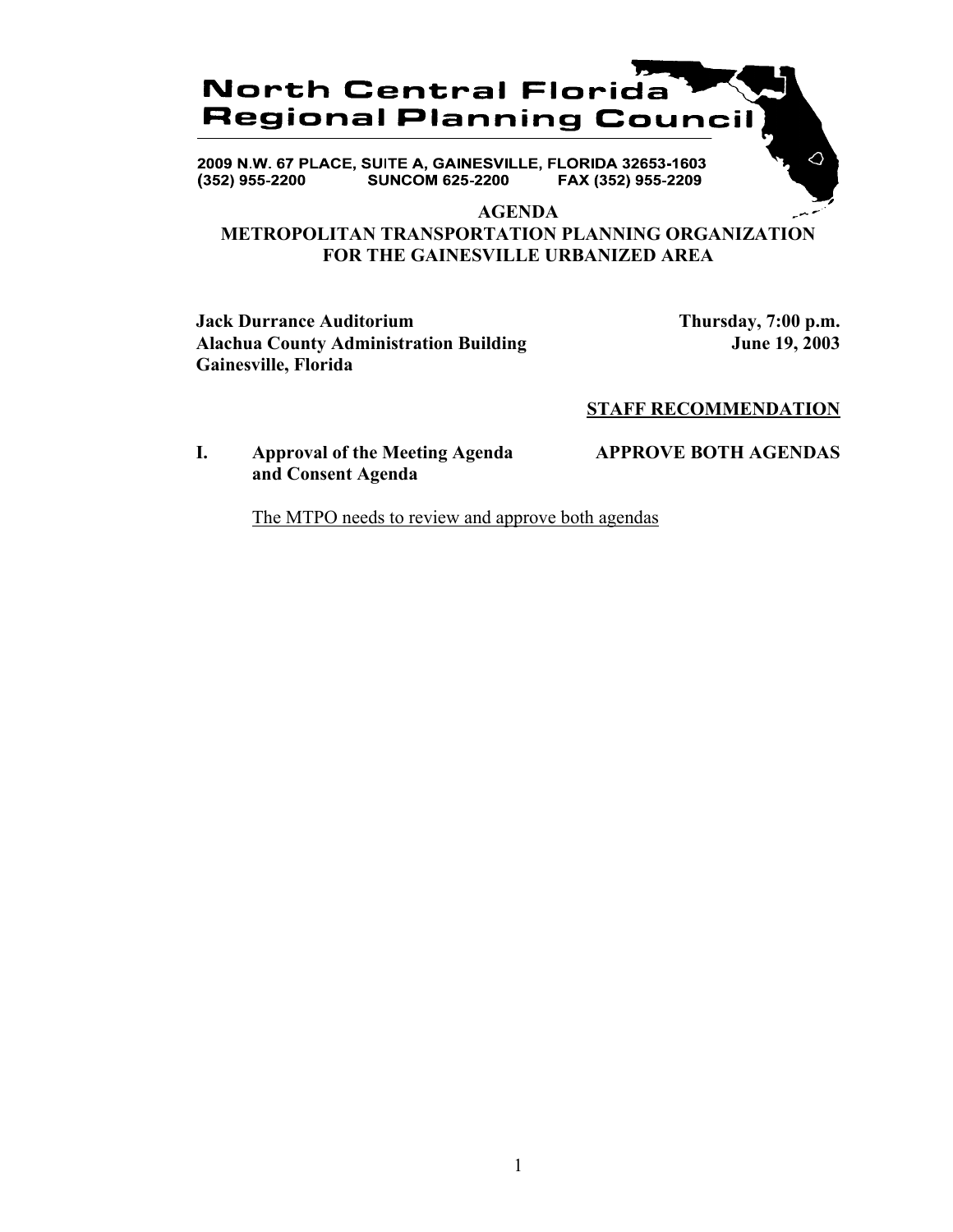

**SUNCOM 625-2200**  $(352)$  955-2200 FAX (352) 955-2209

**CONSENT AGENDA**

# **METROPOLITAN TRANSPORTATION PLANNING ORGANIZATION FOR THE GAINESVILLE URBANIZED AREA**

**Jack Durrance Auditorium Thursday, 7:00 p.m.** Alachua County Administration Building **June 19, 2003 Gainesville, Florida**

## **STAFF RECOMMENDATION**

| Page $*1$  | CA.1 | <b>MTPO Minutes-April 10, 2003</b>                                                                                                                                 | <b>APPROVE MINUTES</b>                         |
|------------|------|--------------------------------------------------------------------------------------------------------------------------------------------------------------------|------------------------------------------------|
|            |      | This set of MTPO minutes is ready for review and approval                                                                                                          |                                                |
| Page $*13$ | CA.2 | Year 2025 Long Range Plan Update-Request for<br><b>Proposal (RFP) Package</b>                                                                                      | <b>APPROVE JOINT</b><br><b>RECOMMENDATIONS</b> |
|            |      | This material describes the process that will be used to select the consultant and the<br>draft scope of services for this plan update                             |                                                |
| Page $*15$ | CA.3 | <b>State Road 24/Shands Area Charrette-</b><br><b>Scope of Services</b>                                                                                            | <b>APPROVE JOINT</b><br><b>RECOMMENDATIONS</b> |
|            |      | This document describes how this charrette will be conducted                                                                                                       |                                                |
| Page $*19$ | CA.4 | U.S. 441 Resurfacing Project from Williston<br><b>Road to Archer Road</b>                                                                                          | <b>APPROVE STAFF</b><br><b>RECOMMENDATIONS</b> |
|            |      | In December 2002, the MTPO requested that FDOT implement as many of the SW<br>13 <sup>th</sup> Street Charrette strategies as possible in this resurfacing project |                                                |
| Page $*37$ | CA.5 | <b>U.S. 441 Bicycle Safety Project</b>                                                                                                                             | <b>APPROVE JOINT</b><br><b>RECOMMENDATIONS</b> |
|            |      | The overall concept for this FDOT project was approved by the MTPO on April<br>10, 2002                                                                            |                                                |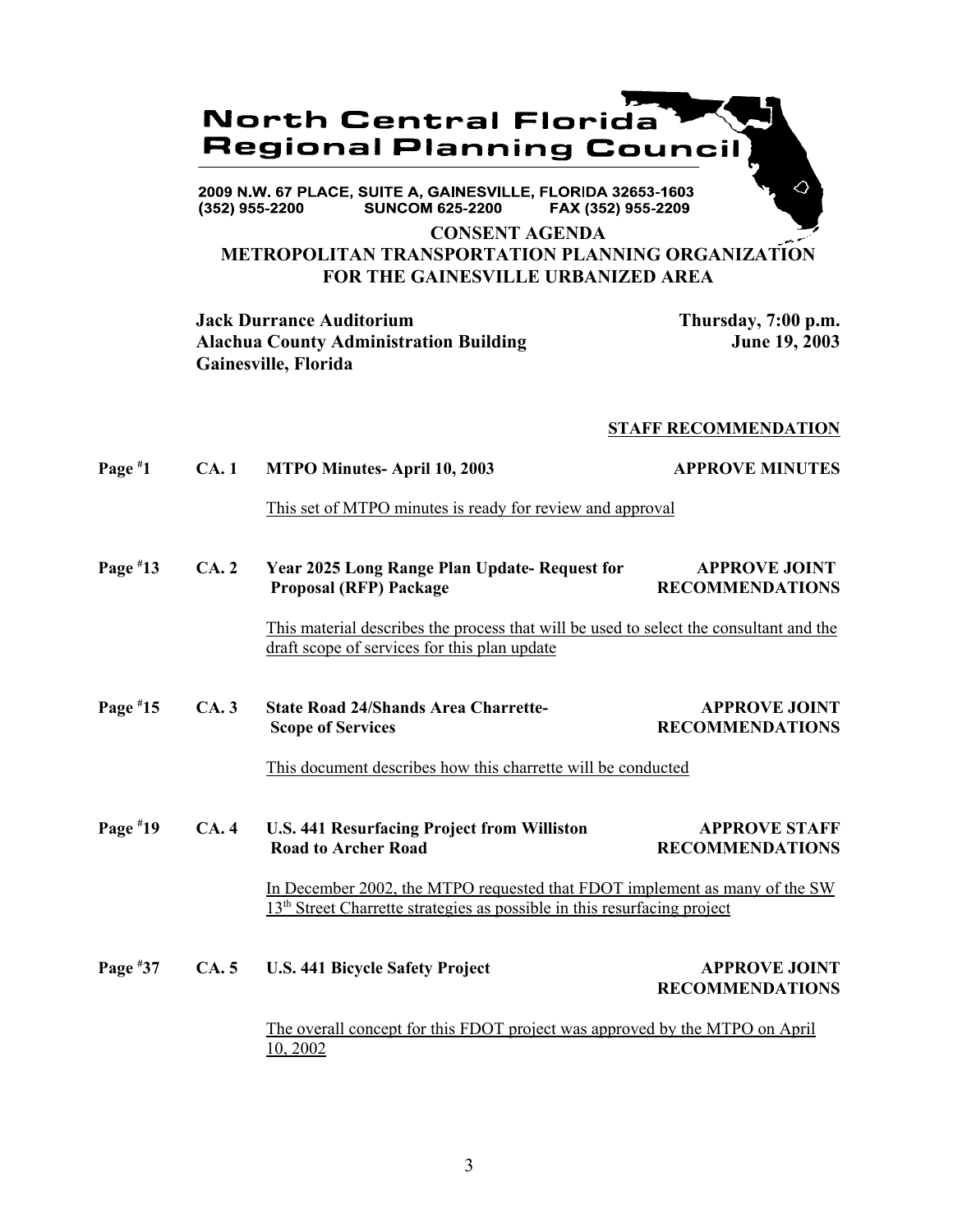| Page $*45$                                                                                                                | CA.6        | State Road 222 (NE 39th Avenue) Resurfacing<br>Project                                                                                                             | <b>APPROVE JOINT</b><br><b>RECOMMENDATIONS</b>         |  |
|---------------------------------------------------------------------------------------------------------------------------|-------------|--------------------------------------------------------------------------------------------------------------------------------------------------------------------|--------------------------------------------------------|--|
|                                                                                                                           |             | This road will be resurfaced by FDOT from near the Gainesville Airport entrance<br>road east to State Road 26                                                      |                                                        |  |
| Page #55                                                                                                                  | <b>CA.7</b> | W. 13 <sup>th</sup> Street Signage and<br><b>Mast Arm Issues</b>                                                                                                   | <b>APPROVE JOINT</b><br><b>RECOMMENDATIONS</b>         |  |
|                                                                                                                           |             | This agenda item discusses policies concerning the color of the signs, the internal<br>illumination and the additional mast arm that currently holds the new signs |                                                        |  |
| Page $*61$                                                                                                                | CA.8        | <b>Census 2000 Urban Boundary and</b><br><b>Functional Classification Maps</b>                                                                                     | <b>APPROVE JOINT</b><br><b>RECOMMENDATION</b>          |  |
| These maps affect the functional classification of roads in the urban area                                                |             |                                                                                                                                                                    |                                                        |  |
| Page $*65$                                                                                                                | CA.9        | <b>MTPO Certification</b>                                                                                                                                          | <b>AUTHORIZE CHAIR TO</b><br><b>SIGN CERTIFICATION</b> |  |
|                                                                                                                           |             | The Florida Department of Transportation (FDOT) is recommending that the<br>MTPO planning process be certified                                                     |                                                        |  |
| <b>CA.10</b>                                                                                                              |             | <b>Transportation Disadvantaged Program-</b>                                                                                                                       |                                                        |  |
| Page #89                                                                                                                  |             | A. Coordinating Board Member Appointment                                                                                                                           | <b>APPROVE STAFF</b><br><b>RECOMMENDATION</b>          |  |
| Ms. Coffman is being recommended by the Florida Department of Transportation<br>to serve as a FDOT alternate Board member |             |                                                                                                                                                                    |                                                        |  |
| Page #93                                                                                                                  |             | <b>B.</b> Status Report                                                                                                                                            | <b>FOR INFORMATION ONLY</b>                            |  |
|                                                                                                                           |             | The MTPO has asked for regular status reports concerning this program                                                                                              |                                                        |  |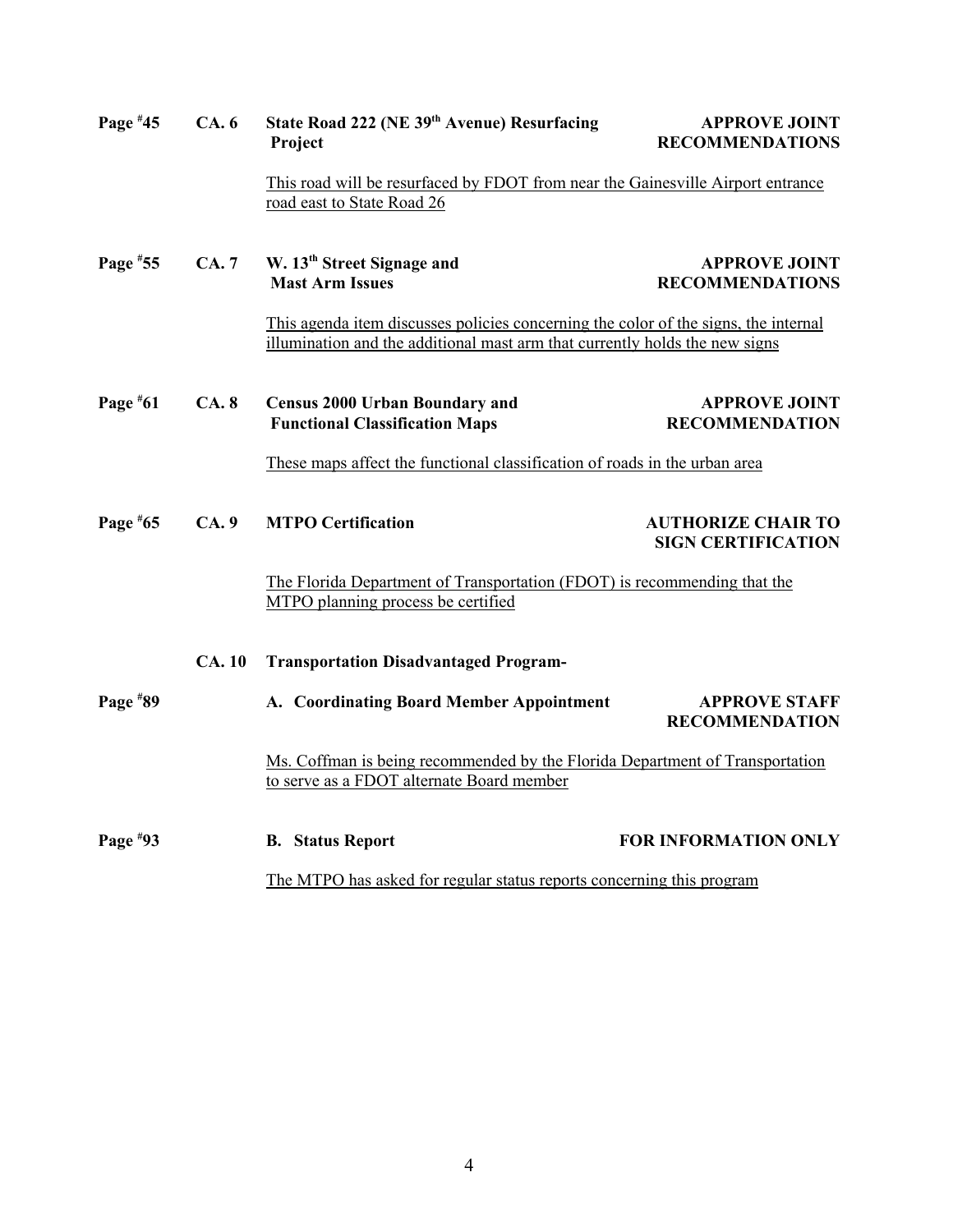

# **AGENDA METROPOLITAN TRANSPORTATION PLANNING ORGANIZATION FOR THE GAINESVILLE URBANIZED AREA**

**Jack Durrance Auditorium Thursday, 7:00 p.m.** Alachua County Administration Building **June 19, 2003 Gainesville, Florida**

#### **STAFF RECOMMENDATION**

#### **Page # 99 II. Long Range Transportation Plan- PUBLIC COMMENTS State Road 24 (Archer Road) Public Hearing**

**A. Welcome and Opening Remarks (Chair Nielsen)\***

### **B.** State Road 24 (Archer Road) Plan APPROVE JOINT Amendment RECOMMENDATION

The MTPO will consider amending the long range plan to include this project as a five-lane road from Tower Road to about SW 91st Street

### **C. Public Comments and Questions\***

- 1. In order to insure that everyone has the opportunity to speak at this public hearing, please fill out a card located at the table in the entrance area.
- 2. Speakers will be encouraged to provide comments and ask questions in the order that the cards were filled out and turned in (each card will have a number at the top).
- 3. Each speaker will be encouraged to limit their comments to either three or five minutes depending on the number of cards turned in.